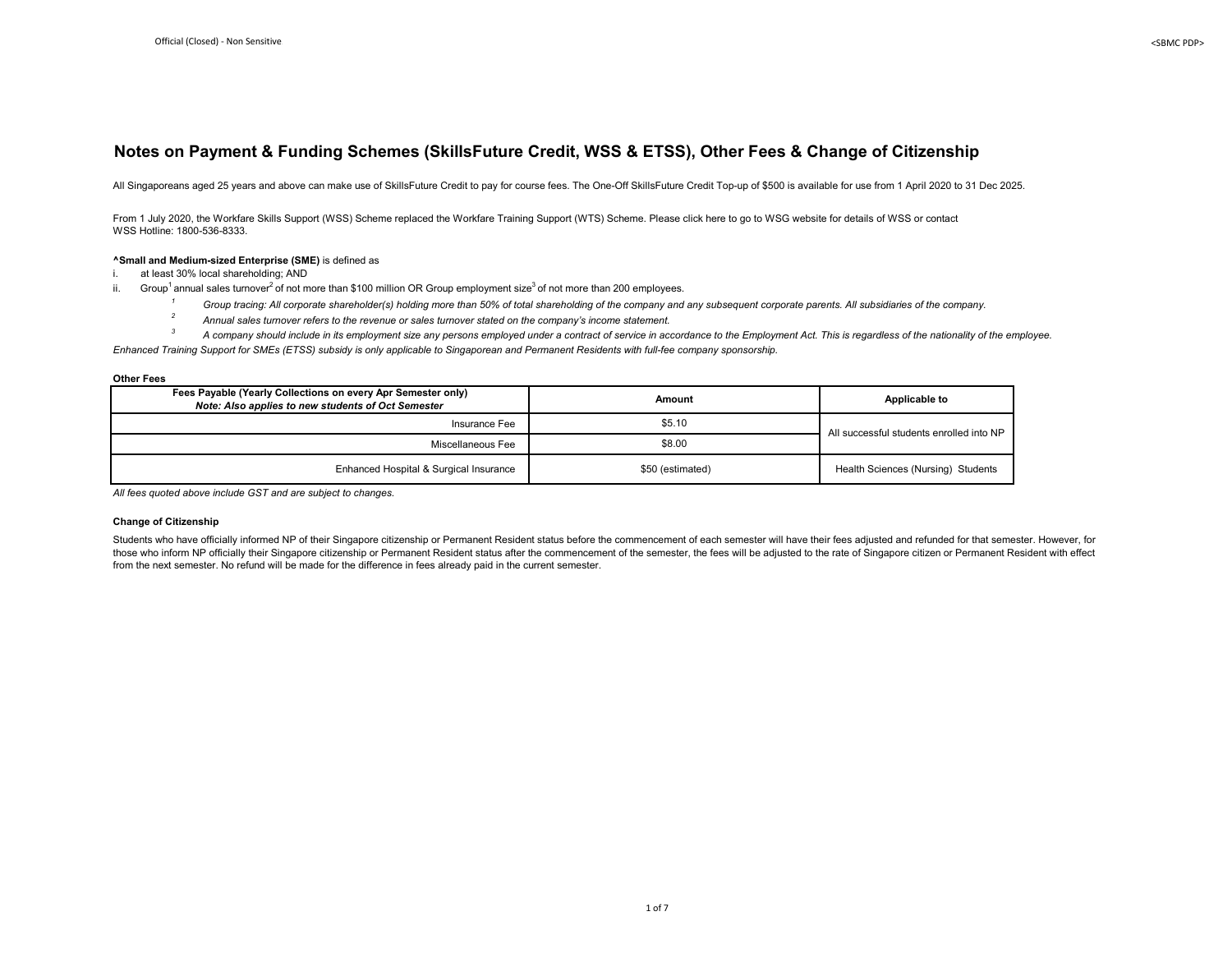| <b>Cluster: Applied Science</b>                                                                                                                                                                                                     |   |
|-------------------------------------------------------------------------------------------------------------------------------------------------------------------------------------------------------------------------------------|---|
| 20 SBMCs in Applied Science and the state of the state of the state of the state of the state of the state of the state of the state of the state of the state of the state of the state of the state of the state of the stat      | 3 |
| <b>Cluster: Build-Environment, Engineering &amp; Marine</b>                                                                                                                                                                         |   |
| 27 SBMCs in Engineering and the state of the state of the state of the state of the state of the state of the state of the state of the state of the state of the state of the state of the state of the state of the state of      |   |
| <b>Cluster: Business Management &amp; Others</b>                                                                                                                                                                                    |   |
| 11 SBMCs in Student Services & Youth Development                                                                                                                                                                                    |   |
| <b>Cluster: Design and Media</b>                                                                                                                                                                                                    |   |
| 05 SBMCs in Design and Media <b>State State State State State State</b> State State State State State State State State State State State State State State State State State State State State State State State State State State | 6 |
| <b>Cluster: Information &amp; Digital Technologies</b>                                                                                                                                                                              |   |
| 24 SBMCS in Information & Digital Technologies                                                                                                                                                                                      |   |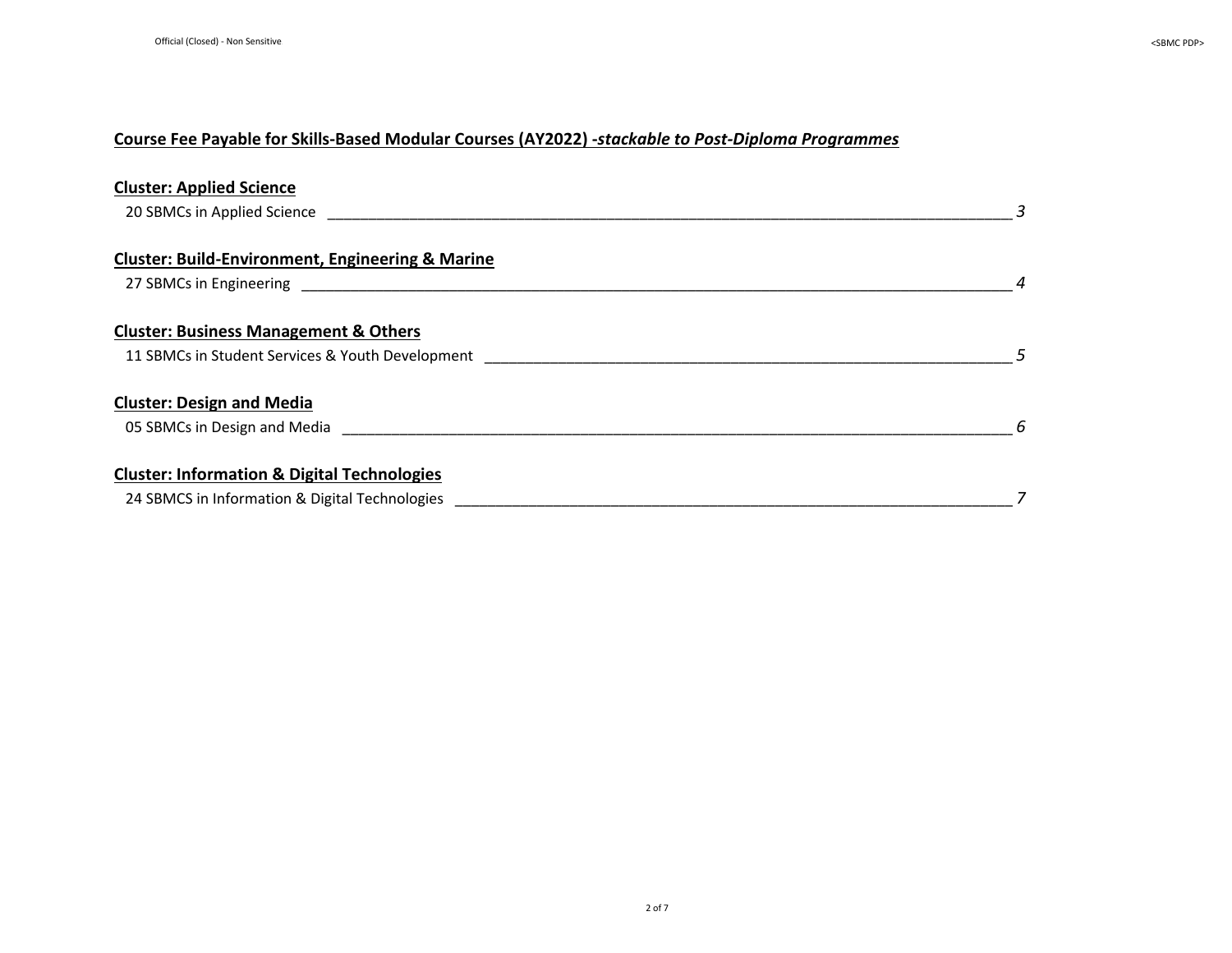\*^*Please refer to notes and other remarks above this Fee Table* The fees listed below are inclusive of GST. The fees are determined based on prevailing funding policies and subject to review and revision.

<span id="page-2-0"></span>

|                                                             |              |                 |           |           |            | <b>Full Fees</b> |
|-------------------------------------------------------------|--------------|-----------------|-----------|-----------|------------|------------------|
|                                                             |              | Singapore       | SC & SPR  | Singapore |            | (also for        |
|                                                             |              | <b>Citizens</b> | Sponsored | Citizens  |            | repeat,          |
|                                                             | Course       | Aged            | By        | Aged      | Singapore  | deferred         |
| ∣•Cluster •Module                                           | <b>Hours</b> | 40 & Above      | SME^      | Below 40  | <b>PRs</b> | modules)         |
| <b>Applied Science</b>                                      |              |                 |           |           |            |                  |
| <b>Biomedical and Healthcare Data Sciences</b>              | 60           | \$150.28        | \$150.28  | \$398.68  | \$398.68   | \$1,328.94       |
| <b>Chemical Safety</b>                                      | 36           | \$79.74         | \$82.34   | \$119.60  | \$797.36   | \$797.36         |
| <b>Emergency and Critical Care</b>                          | 45           | \$99.67         | \$102.93  | \$149.51  | \$996.71   | \$996.71         |
| <b>Environmental Testing</b>                                | 36           | \$79.74         | \$82.34   | \$119.60  | \$797.36   | \$797.36         |
| Gas Chromatography                                          | 36           | \$79.74         | \$82.34   | \$119.60  | \$797.36   | \$797.36         |
| Liquid Chromatography                                       | 36           | \$79.74         | \$82.34   | \$119.60  | \$797.36   | \$797.36         |
| Machine Learning for Biomedical and Healthcare Applications | 60           | \$150.28        | \$150.28  | \$398.68  | \$398.68   | \$1,328.94       |
| <b>Mass Spectrometry</b>                                    | 36           | \$79.74         | \$82.34   | \$119.60  | \$797.36   | \$797.36         |
| Pain Management and Anaesthesia                             | 45           | \$99.67         | \$102.93  | \$149.51  | \$996.71   | \$996.71         |
| Pet Industry Operations and Regulations                     | 30           | \$66.45         | \$68.62   | \$99.67   | \$664.47   | \$664.47         |
| Quality Assurance & Quality Control                         | 36           | \$79.74         | \$82.34   | \$119.60  | \$797.36   | \$797.36         |
| <b>Shelter Management</b>                                   | 30           | \$66.45         | \$68.62   | \$99.67   | \$664.47   | \$664.47         |
| Veterinary Anatomy & Physiology                             | 45           | \$112.71        | \$112.71  | \$299.01  | \$299.01   | \$996.71         |
| Veterinary Clinical Pathology & Immunology                  | 45           | \$112.71        | \$112.71  | \$299.01  | \$299.01   | \$996.71         |
| Veterinary Diagnostics, Surgical & Treatment Procedures     | 45           | \$112.71        | \$112.71  | \$299.01  | \$299.01   | \$996.71         |
| Veterinary Diseases & Pathology                             | 45           | \$112.71        | \$112.71  | \$299.01  | \$299.01   | \$996.71         |
| Veterinary Pharmacology & Toxicology                        | 45           | \$112.71        | \$112.71  | \$299.01  | \$299.01   | \$996.71         |
| <b>Veterinary Practice Management</b>                       | 45           | \$99.67         | \$102.93  | \$149.51  | \$996.71   | \$996.71         |
| Veterinary Products and Services                            | 30           | \$66.45         | \$68.62   | \$99.67   | \$664.47   | \$664.47         |
| <b>Veterinary Professional Essentials</b>                   | 30           | \$75.14         | \$75.14   | \$199.34  | \$199.34   | \$664.47         |
|                                                             |              |                 |           |           |            |                  |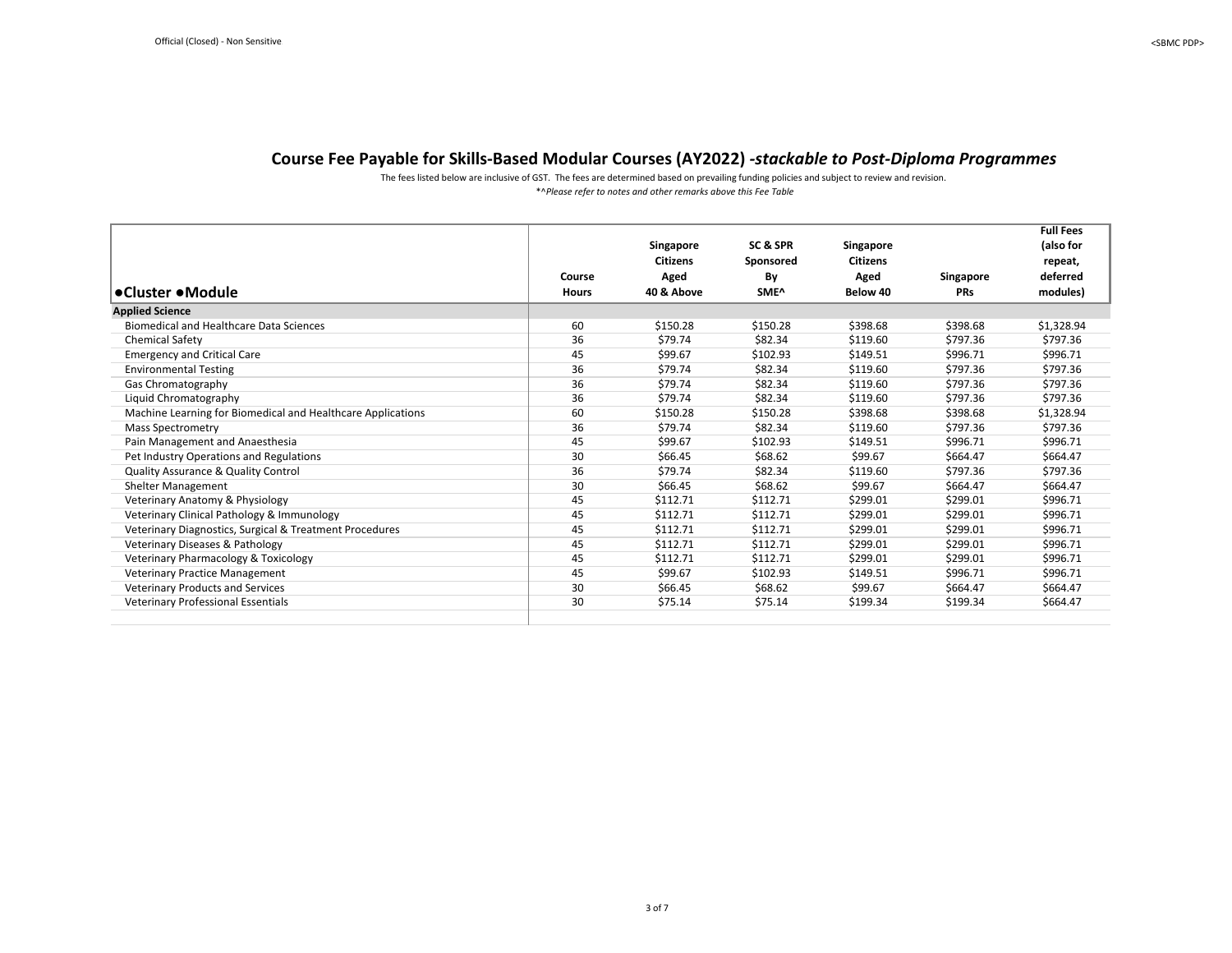The fees listed below are inclusive of GST. The fees are determined based on prevailing funding policies and subject to review and revision.

| *^Please refer to notes and other remarks above this Fee Table |  |
|----------------------------------------------------------------|--|
|----------------------------------------------------------------|--|

<span id="page-3-0"></span>

|                                                    |              |                 |                  |                 |            | <b>Full Fees</b> |
|----------------------------------------------------|--------------|-----------------|------------------|-----------------|------------|------------------|
|                                                    |              | Singapore       | SC & SPR         | Singapore       |            | (also for        |
|                                                    |              | <b>Citizens</b> | Sponsored        | <b>Citizens</b> |            | repeat,          |
|                                                    | Course       | Aged            | By               | Aged            | Singapore  | deferred         |
| •Cluster •Module                                   | <b>Hours</b> | 40 & Above      | SME <sup>^</sup> | Below 40        | <b>PRs</b> | modules)         |
| <b>Built-Environment, Engineering &amp; Marine</b> |              |                 |                  |                 |            |                  |
| Artificial Intelligence Real-World Project 1       | 30           | \$71.15         | \$71.15          | \$188.75        | \$188.75   | \$629.16         |
| Artificial Intelligence Real-World Project 2       | 30           | \$71.15         | \$71.15          | \$188.75        | \$188.75   | \$629.16         |
| <b>Building and Estate Management</b>              | 60           | \$142.30        | \$142.30         | \$377.50        | \$377.50   | \$1,258.32       |
| <b>Building Services Systems</b>                   | 60           | \$142.30        | \$142.30         | \$377.50        | \$377.50   | \$1,258.32       |
| Data Handling and Information Visualization        | 45           | \$106.72        | \$106.72         | \$283.12        | \$283.12   | \$943.74         |
| Deep Learning (DL) Application in Engineering      | 45           | \$106.72        | \$106.72         | \$283.12        | \$283.12   | \$943.74         |
| <b>Electrical Project Management</b>               | 60           | \$125.83        | \$129.95         | \$188.75        | \$1,258.32 | \$1,258.32       |
| <b>Electrical System Design</b>                    | 60           | \$125.83        | \$129.95         | \$188.75        | \$1,258.32 | \$1,258.32       |
| <b>Financial Management</b>                        | 45           | \$106.72        | \$106.72         | \$283.12        | \$283.12   | \$943.74         |
| <b>Fundamentals of Marine Engineering</b>          | 60           | \$125.83        | \$129.95         | \$188.75        | \$1,258.32 | \$1,258.32       |
| Fundamentals of Marine Offshore Design             | 60           | \$125.83        | \$129.95         | \$188.75        | \$1,258.32 | \$1,258.32       |
| <b>Fundamentals of Naval Architecture</b>          | 60           | \$125.83        | \$129.95         | \$188.75        | \$1,258.32 | \$1,258.32       |
| Fundamentals of Offshore Engineering               | 60           | \$125.83        | \$129.95         | \$188.75        | \$1,258.32 | \$1,258.32       |
| Fundamentals of Offshore Oil & Gas Technology      | 60           | \$125.83        | \$129.95         | \$188.75        | \$1,258.32 | \$1,258.32       |
| Machine Learning Algorithm Development             | 45           | \$106.72        | \$106.72         | \$283.12        | \$283.12   | \$943.74         |
| Machine Learning Systems for Engineers             | 45           | \$106.72        | \$106.72         | \$283.12        | \$283.12   | \$943.74         |
| <b>Marine Commissioning</b>                        | 60           | \$125.83        | \$129.95         | \$188.75        | \$1,258.32 | \$1,258.32       |
| <b>Marine Production Process</b>                   | 60           | \$125.83        | \$129.95         | \$188.75        | \$1,258.32 | \$1,258.32       |
| <b>Marine Specialization</b>                       | 60           | \$125.83        | \$129.95         | \$188.75        | \$1,258.32 | \$1,258.32       |
| Operation and Maintenance of Electrical Systems    | 60           | \$125.83        | \$129.95         | \$188.75        | \$1,258.32 | \$1,258.32       |
| Project and WSH Management                         | 45           | \$106.72        | \$106.72         | \$283.12        | \$283.12   | \$943.74         |
| Project in Marine Comm & Spec                      | 30           | \$62.92         | \$64.97          | \$94.37         | \$629.16   | \$629.16         |
| Project in Shipyard Operations                     | 30           | \$62.92         | \$64.97          | \$94.37         | \$629.16   | \$629.16         |
| <b>Relationship Management</b>                     | 45           | \$106.72        | \$106.72         | \$283.12        | \$283.12   | \$943.74         |
| Testing and Commissioning of Electrical Systems    | 60           | \$125.83        | \$129.95         | \$188.75        | \$1,258.32 | \$1,258.32       |
| Township Administration                            | 45           | \$106.72        | \$106.72         | \$283.12        | \$283.12   | \$943.74         |
| Yard Layout Design                                 | 60           | \$125.83        | \$129.95         | \$188.75        | \$1,258.32 | \$1,258.32       |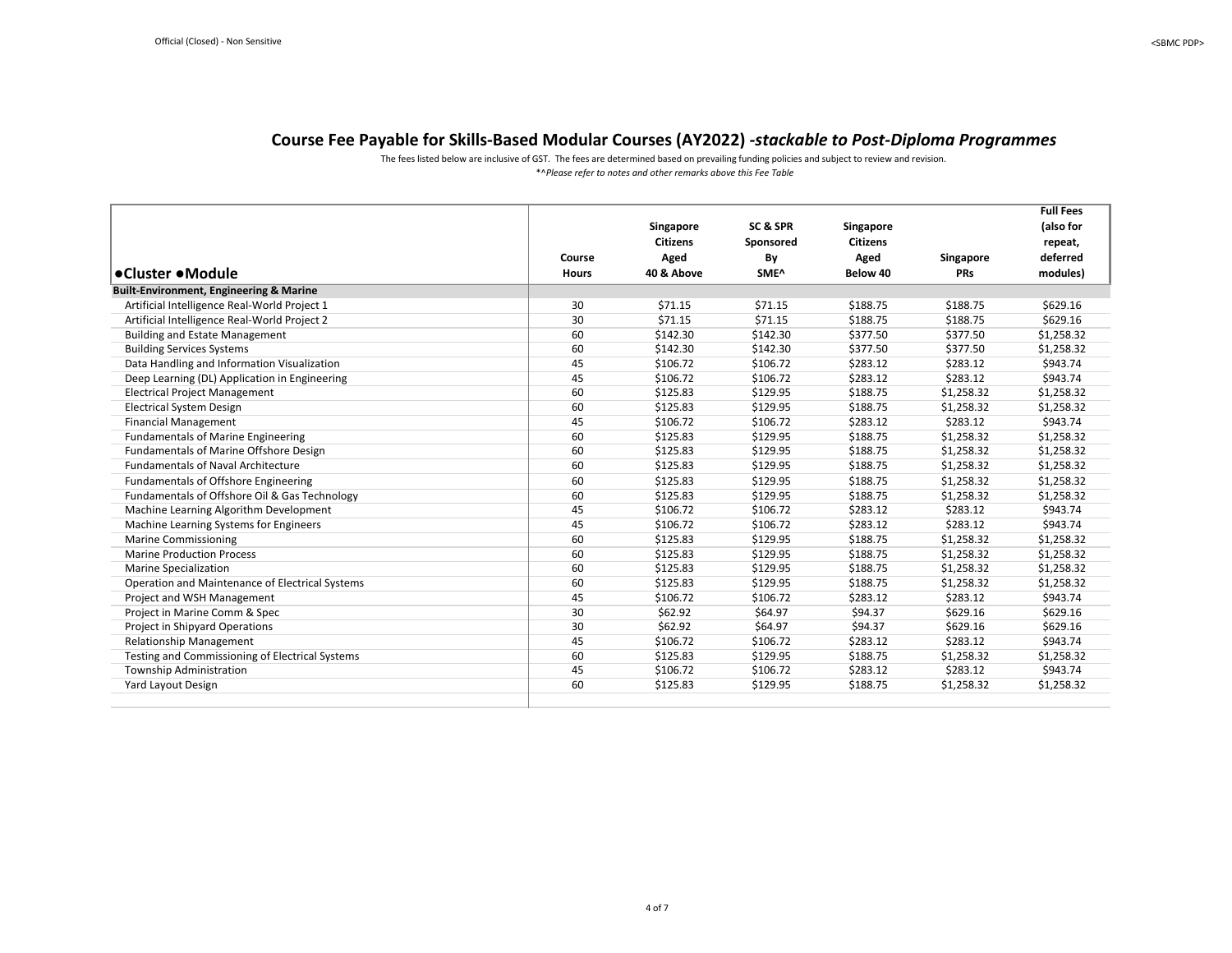\*^*Please refer to notes and other remarks above this Fee Table* The fees listed below are inclusive of GST. The fees are determined based on prevailing funding policies and subject to review and revision.

<span id="page-4-0"></span>

| l•Cluster •Module                                   | Course<br><b>Hours</b> | Singapore<br>Citizens<br>Aged<br>40 & Above | SC & SPR<br>Sponsored<br>By<br>SME <sup>^</sup> | Singapore<br>Citizens<br>Aged<br>Below 40 | Singapore<br><b>PRs</b> | <b>Full Fees</b><br>(also for<br>repeat,<br>deferred<br>modules) |
|-----------------------------------------------------|------------------------|---------------------------------------------|-------------------------------------------------|-------------------------------------------|-------------------------|------------------------------------------------------------------|
| <b>Business Management &amp; Others</b>             |                        |                                             |                                                 |                                           |                         |                                                                  |
| Developing and Implementing Effective Programmes    | 45                     | \$122.51                                    | \$122.51                                        | \$325.01                                  | \$325.01                | \$1,083.38                                                       |
| Enhancing Centre and Human Resource Management      | 45                     | \$122.51                                    | \$122.51                                        | \$325.01                                  | \$325.01                | \$1,083.38                                                       |
| Managing Challenging Behaviour                      | 45                     | \$122.51                                    | \$122.51                                        | \$325.01                                  | \$325.01                | \$1,083.38                                                       |
| Managing Classroom and Group Behaviour              | 45                     | \$122.51                                    | \$122.51                                        | \$325.01                                  | \$325.01                | \$1,083.38                                                       |
| Managing Stakeholders: Engaging Parents & Community | 45                     | \$122.51                                    | \$122.51                                        | \$325.01                                  | \$325.01                | \$1,083.38                                                       |
| <b>Understanding Student Services</b>               | 45                     | \$122.51                                    | \$122.51                                        | \$325.01                                  | \$325.01                | \$1,083.38                                                       |
| Knowing & Engaging Youth                            | 45                     | \$122.51                                    | \$122.51                                        | \$325.01                                  | \$325.01                | \$1,083.38                                                       |
| Youth & Technology                                  | 45                     | \$122.51                                    | \$122.51                                        | \$325.01                                  | \$325.01                | \$1,083.38                                                       |
| <b>Group Dynamics &amp; Facilitation</b>            | 45                     | \$122.51                                    | \$122.51                                        | \$325.01                                  | \$325.01                | \$1,083.38                                                       |
| Mental Wellness and Youth                           | 45                     | \$122.51                                    | \$122.51                                        | \$325.01                                  | \$325.01                | \$1,083.38                                                       |
| Delivering Effective Programmes for Resilient Youth | 45                     | \$122.51                                    | \$122.51                                        | \$325.01                                  | \$325.01                | \$1,083.38                                                       |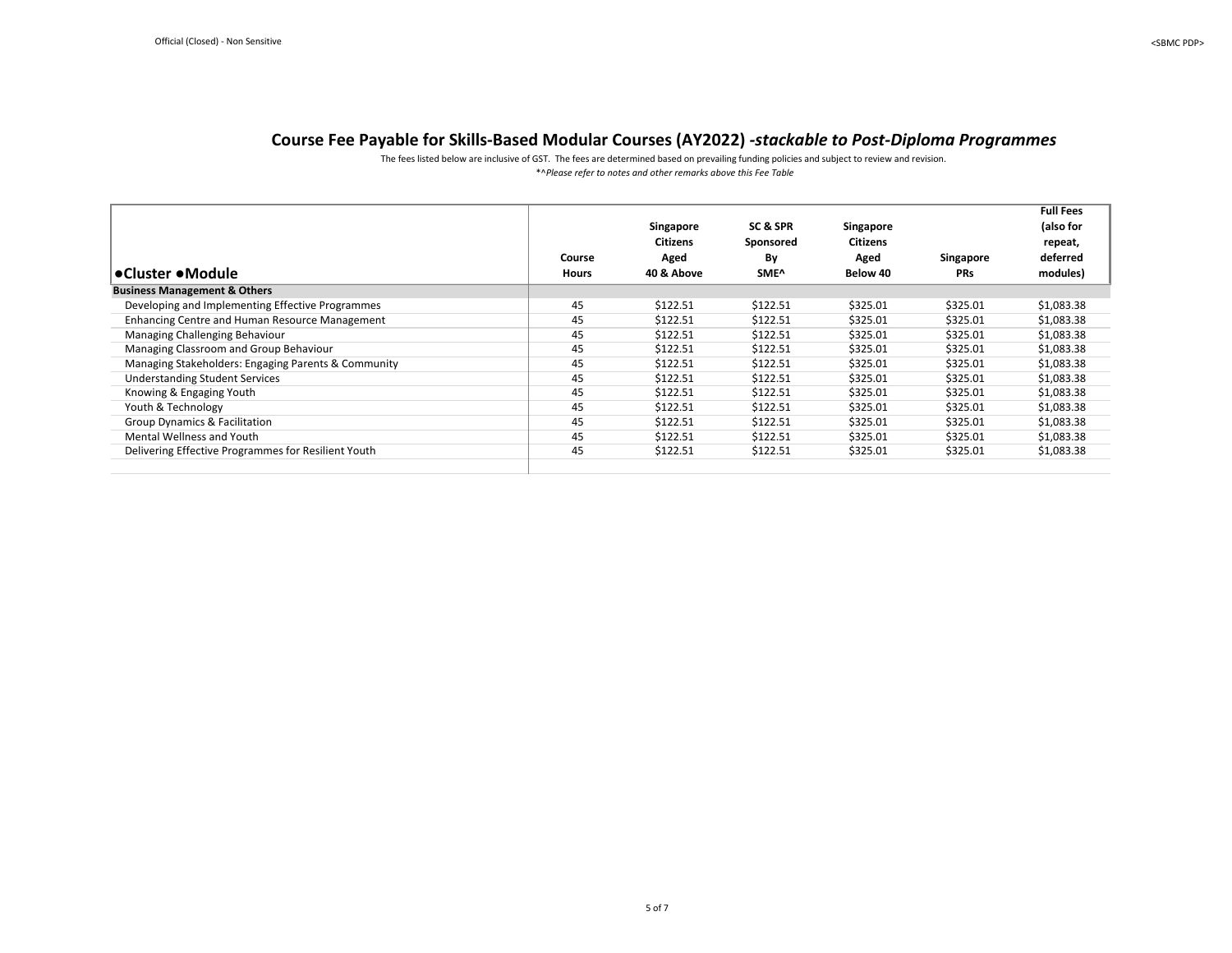\*^*Please refer to notes and other remarks above this Fee Table* The fees listed below are inclusive of GST. The fees are determined based on prevailing funding policies and subject to review and revision.

<span id="page-5-0"></span>

| ∣•Cluster •Module                       | Course<br><b>Hours</b> | Singapore<br><b>Citizens</b><br>Aged<br>40 & Above | SC & SPR<br>Sponsored<br>By<br>SME <sup>^</sup> | Singapore<br><b>Citizens</b><br>Aged<br>Below 40 | Singapore<br><b>PRs</b> | <b>Full Fees</b><br>(also for<br>repeat,<br>deferred<br>modules) |
|-----------------------------------------|------------------------|----------------------------------------------------|-------------------------------------------------|--------------------------------------------------|-------------------------|------------------------------------------------------------------|
| Design & Media                          |                        |                                                    |                                                 |                                                  |                         |                                                                  |
| <b>Creative Content Development</b>     | 60                     | \$141.24                                           | \$145.86                                        | \$211.86                                         | \$1,412.40              | \$1,412.40                                                       |
| Data Analytics                          | 45                     | \$105.93                                           | \$109.40                                        | \$158.90                                         | \$1,059.30              | \$1,059.30                                                       |
| Integrated Marketing & Brand Management | 45                     | \$105.93                                           | \$109.40                                        | \$158.90                                         | \$1,059.30              | \$1,059.30                                                       |
| <b>Issues &amp; Crisis Management</b>   | 45                     | \$105.93                                           | \$109.40                                        | \$158.90                                         | \$1,059.30              | \$1,059.30                                                       |
| Social Media Strategies                 | 45                     | \$105.93                                           | \$109.40                                        | \$158.90                                         | \$1,059.30              | \$1,059.30                                                       |